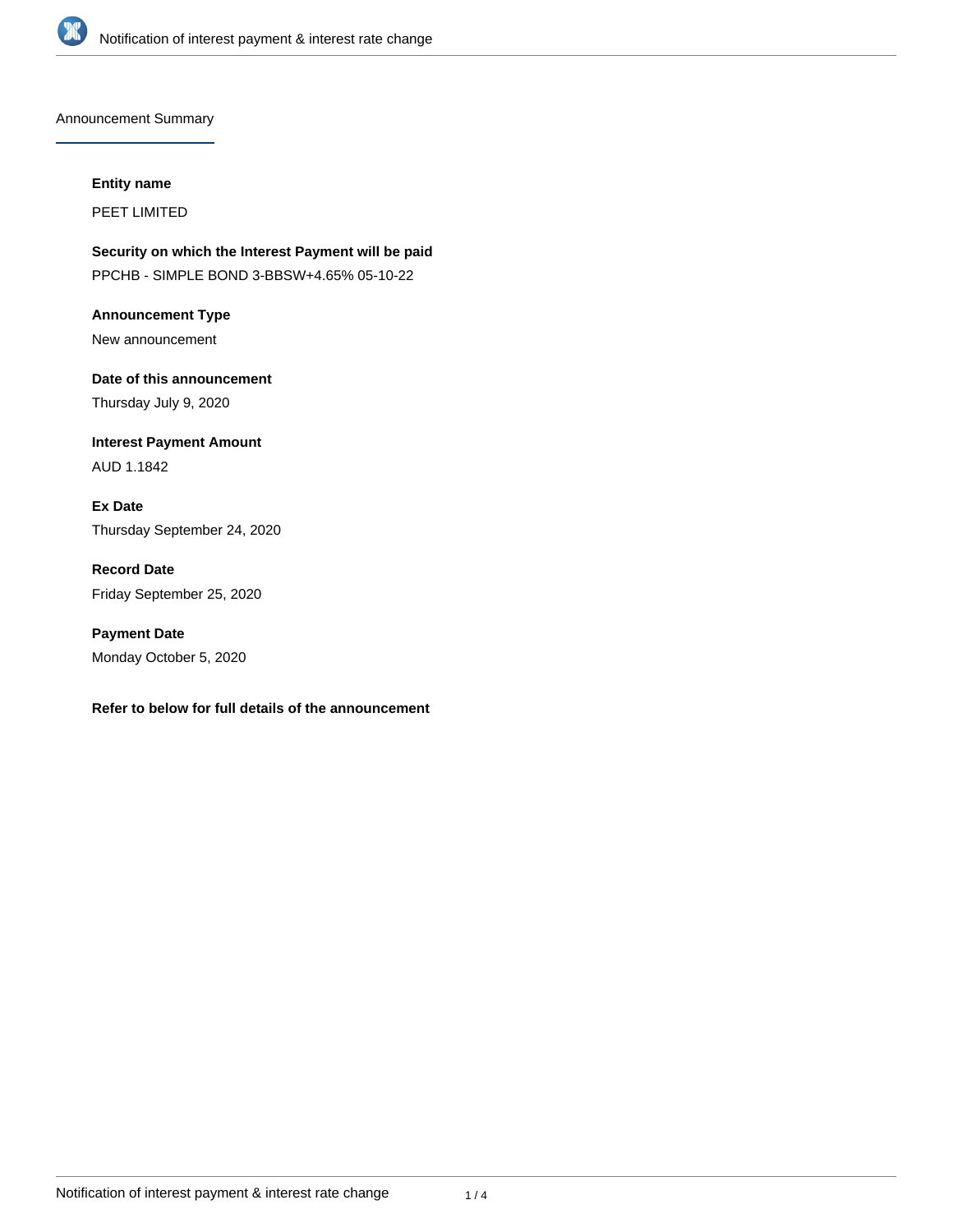

Announcement Details

Part 1 - Entity and announcement details

#### **1.1 Name of +Entity**

PEET LIMITED

**1.2 Registered Number Type** ABN

**Registration Number**

56008665834

# **1.3 ASX issuer code**

PPC

# **1.4 The announcement is**

New announcement

### **1.5 Date of this announcement**

Thursday July 9, 2020

**1.6 ASX +Security Code for Interest Payment** PPCHB

**ASX +Security Description** SIMPLE BOND 3-BBSW+4.65% 05-10-22

Part 2A - Interest period dates and interest payment details

| 2A.1 Payment date                                              | 2A.2 + Record Date                                         |
|----------------------------------------------------------------|------------------------------------------------------------|
| Monday October 5, 2020                                         | Friday September 25, 2020                                  |
| 2A.3 Ex-Date                                                   | 2A.4 First day of payment period                           |
| Thursday September 24, 2020                                    | Monday July 6, 2020                                        |
| 2A.5 Last day of payment period                                | 2A.6 Number of days in the payment period                  |
| Sunday October 4, 2020                                         | 91                                                         |
| 2A.7 Interest rate expressed as a per annum rate<br>4.750000 % | 2A.8 Interest rate pro-rated for the number of days in the |
|                                                                | payment period                                             |
|                                                                | 1.184200 %                                                 |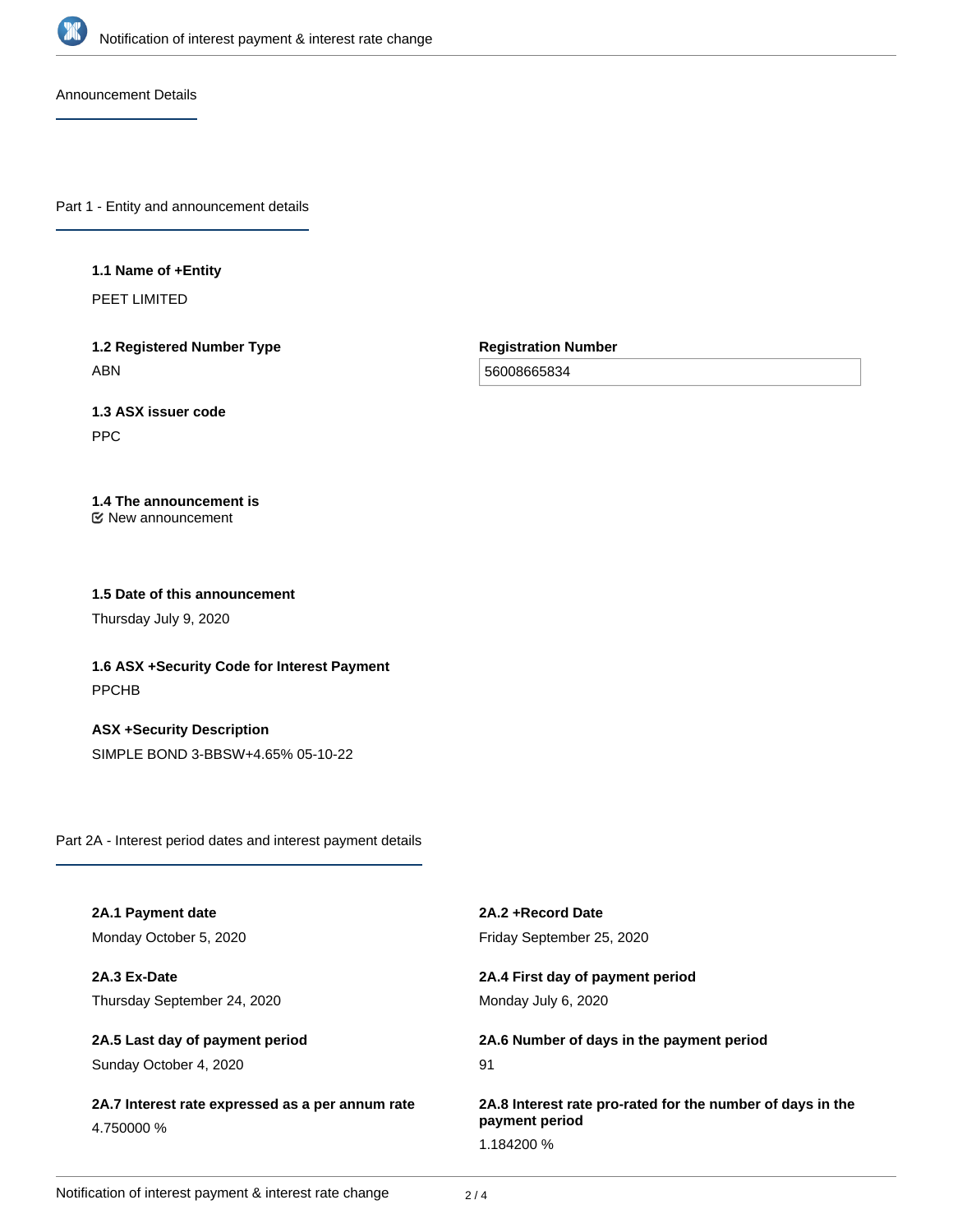## **2A.9 Currency in which the interest payment is made ("primary currency")**

AUD - Australian Dollar

## **2A.10 Interest payment amount per +security**

\$ 1.18420000

#### **2A.10(i) Comment on how the interest payment amount per security is calculated**

Interest = Interest Rate x Face Value x Day Count Fraction

**2A.11 Are any of the below approvals required for the interest payment before business day 0 of the timetable?**

- **Security holder approval**
- **Court approval**
- **Lodgement of court order with +ASIC**
- **ACCC approval**
- **FIRB approval**
- **Another approval/condition external to the entity required before business day 0 of the timetable for the interest payment.**

No

**2A.12 Is the interest payment franked?** No

**2A.13 Is the interest payment payable in the form of +securities rather than cash?** No

**2A.14 Does the entity have arrangements relating to currency in which the interest payment is paid to security holders that it wishes to disclose to the market?** No

**2A.15 Is there a principal amount payment component payable? K** No

Part 3 - Floating rate +securities - details of interest rate applicable to the payment notified in Part 2A

#### **3.1 Date interest rate is set**

Monday July 6, 2020

#### **3.2 Comments on how the date that interest rate is set is determined**

As per the terms of the replacement Offer Specific Prospectus dated 22 June 2017.

#### **3.3 Interest base rate**

0.1000 %

#### **3.4 Comments on how interest base rate is set**

90-Day BBSW rate on the date the Interest Rate is set.

#### **3.5 Interest margin**

4.6500 %

#### **3.6 Comments on how interest margin is set**

As per the terms of the replacement Offer Specific Prospectus dated 22 June 2017.